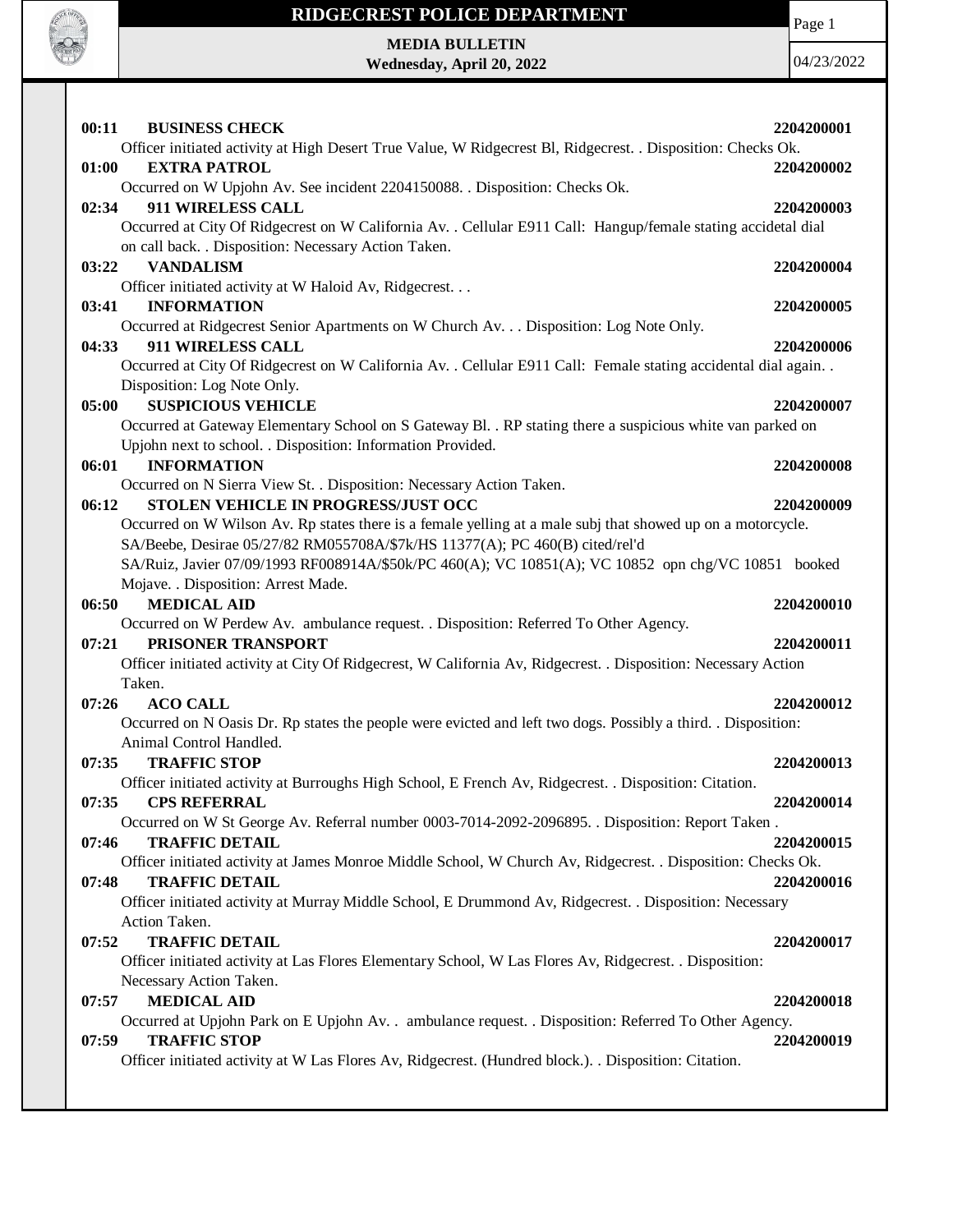

Page 2

**MEDIA BULLETIN Wednesday, April 20, 2022**

| 08:03<br><b>CONTACT CITIZEN</b><br>Occurred at City Of Ridgecrest on W California Av. . RP would like to speak with an Officer -contact via 21. .                                                                                          | 2204200020               |
|--------------------------------------------------------------------------------------------------------------------------------------------------------------------------------------------------------------------------------------------|--------------------------|
| Disposition: Referred To Other Agency.<br><b>UNWANTED SUBJECT</b><br>08:11<br>Occurred at Mission Bank on N Norma St. . Rp states there is a WMA/ blonde hair/ green jacket. Sleeping on                                                   | 2204200021               |
| the side walk by the door. . Disposition: Warning (Cite/Verbal).<br><b>TRAFFIC STOP</b><br>08:11                                                                                                                                           | 2204200022               |
| Officer initiated activity at W Las Flores Av/N Peg St, Ridgecrest. . Disposition: Citation.<br><b>TRAFFIC STOP</b><br>08:26<br>Officer initiated activity at W Las Flores Av, Ridgecrest. (Hundred block.). Disposition: Citation.        | 2204200023               |
| <b>TRAFFIC STOP</b><br>08:27<br>Officer initiated activity at E La Mirage Ln, Ridgecrest. (Hundred block.). Disposition: Warning (Cite/Verbal).<br><b>FOLLOW UP</b><br>08:37                                                               | 2204200024<br>2204200025 |
| Officer initiated activity at Murray Middle School, E Drummond Av, Ridgecrest. . Disposition: Follow Up<br>Completed.                                                                                                                      |                          |
| <b>BREAKING/REMOVING VEHICLE PARTS</b><br>08:37<br>Occurred on S Del Rosa Dr. RP wants contact regarding someone taking his Catalytic converter sometime this<br>weekend. . Disposition: Report Taken .                                    | 2204200026               |
| <b>TRAFFIC STOP</b><br>09:04<br>Officer initiated activity at N Gold Canyon Dr, Ridgecrest. (Hundred block.). . Disposition: Warning                                                                                                       | 2204200027               |
| (Cite/Verbal).<br>PARKING VIOLATION<br>09:09<br>Occurred on N Sanders St. Tralier blocking stop sign. . Disposition: Necessary Action Taken.                                                                                               | 2204200028               |
| 09:12<br><b>UNDER INFLUENCE HS</b><br>Occurred at Speedway Express on S China Lake Bl. . HMA rolling around the ground-homeless causing                                                                                                    | 2204200029               |
| problems<br>SA/Cortez, Nicolas 01/02/82 chg/HS 11550(A) booked Mojave. . Disposition: Arrest Made.<br>09:13<br><b>THEFT</b>                                                                                                                | 2204200030               |
| Occurred on E California Av. rp states his phone was stolen<br><b>ACO CALL</b><br>09:16                                                                                                                                                    | 2204200031               |
| Occurred at Walmart Supercenter on E Bowman Rd. . Dog in the veh with windows up -2nd caller on dog. .<br>Disposition: Animal Control Handled.<br>09:22<br><b>WELFARE CHECK</b>                                                            | 2204200032               |
| Occurred on N Helena St. . Disposition: Negative Contact.<br>09:51<br><b>TRAFFIC STOP</b>                                                                                                                                                  | 2204200034               |
| Officer initiated activity at E Ridgecrest Bl, Ridgecrest. (Hundred block.). Disposition: Warning (Cite/Verbal).<br>PRISONER TRANSPORT<br>09:52<br>Occurred at City Of Ridgecrest on W California Av. Disposition: Necessary Action Taken. | 2204200035               |
| <b>H&amp;S VIOLATION</b><br>10:05<br>Officer initiated activity at Murray Middle School, E Drummond Av, Ridgecrest. . Disposition: Necessary<br>Action Taken.                                                                              | 2204200036               |
| <b>CONTACT CITIZEN</b><br>10:07<br>Occurred at City Of Ridgecrest on W California Av. . RP requesting contact via 21 regarding inc#2203070035. .                                                                                           | 2204200037               |
| Disposition: Report Taken.<br><b>ACO CALL</b><br>10:11<br>Officer initiated activity at S Norma St, Ridgecrest. Dead cat. . Disposition: Animal Control Handled.                                                                           | 2204200038               |
| <b>MEDICAL AID</b><br>10:13<br>Occurred on S Mayo St. ambulance request. . Disposition: Referred To Other Agency.                                                                                                                          | 2204200039               |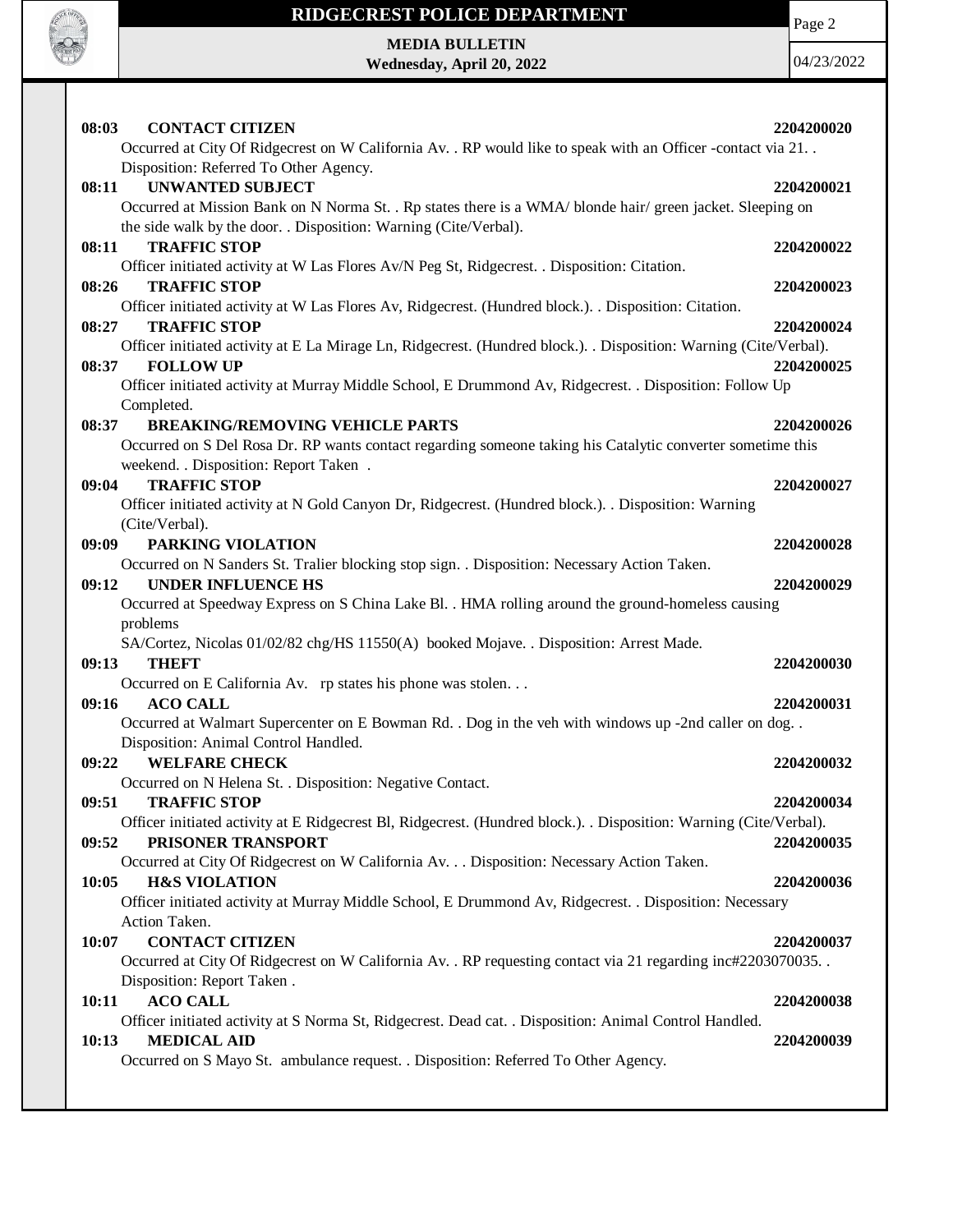

## **MEDIA BULLETIN**

**Wednesday, April 20, 2022**

| 10:15<br><b>CONTACT CITIZEN</b>                                                                                                      | 2204200040 |
|--------------------------------------------------------------------------------------------------------------------------------------|------------|
| Officer initiated activity at Murray Middle School, E Drummond Av, Ridgecrest. . Disposition: Information                            |            |
| Provided.                                                                                                                            |            |
| 10:21<br><b>H&amp;S VIOLATION</b>                                                                                                    | 2204200041 |
| Officer initiated activity at Murray Middle School, E Drummond Av, Ridgecrest. . Disposition: Search                                 |            |
| Conducted.                                                                                                                           |            |
| <b>ACO CALL</b><br>10:30<br>Officer initiated activity at E Ridgecrest Bl/S Richmond Rd, Ridgecrest. Dead dog. . Disposition: Animal | 2204200042 |
| Control Handled.                                                                                                                     |            |
| <b>TRAFFIC SIGNAL PROBLEM</b><br>10:45                                                                                               | 2204200043 |
| Occurred at S China Lake Bl/S College Heights Bl. Wind has twisted the turn signal to where people can't see                         |            |
| when it's green to turn. . Disposition: Necessary Action Taken.                                                                      |            |
| <b>THEFT</b><br>10:51                                                                                                                | 2204200044 |
| Occurred at Gateway Villa Apartments on N Gateway Bl. . Rp would like to report a theft from vehicle . Contact                       |            |
| via 21. . Disposition: Information Provided.                                                                                         |            |
| <b>SUSPECT ARREST</b><br>10:52                                                                                                       | 2204200045 |
| Officer initiated activity at East Kern Superior Court, E Coso Av, Ridgecrest. SA/Gentry, Jason 08/21/77 chg/PC                      |            |
| 273.6(A) OCA 22-1244 and 22-1289 booked CRF. . Disposition: Arrest Made.                                                             |            |
| <b>UNKNOWN PROBLEM</b><br>10:57                                                                                                      | 2204200046 |
| Officer initiated activity at Burroughs High School, E French Av, Ridgecrest. . Disposition: Necessary Action                        |            |
| Taken.                                                                                                                               |            |
| <b>LOST PROPERTY</b><br>11:00                                                                                                        | 2204200047 |
| Occurred on N El Prado St. Rp needs to report that they lost their passport in Indonesia. It is required to report                   |            |
| it to LE. Contact via 21. . Disposition: Information Provided.                                                                       |            |
| <b>CONTACT CITIZEN</b><br>11:18                                                                                                      | 2204200048 |
| Officer initiated activity at Burroughs High School, E French Av, Ridgecrest. . Disposition: Information<br>Provided.                |            |
| <b>THEFT</b><br>11:22                                                                                                                | 2204200049 |
| Officer initiated activity at Burroughs High School, E French Av, Ridgecrest. . Disposition: Information                             |            |
| Received.                                                                                                                            |            |
| <b>CONTACT CITIZEN</b><br>11:27                                                                                                      | 2204200050 |
| Officer initiated activity at Burroughs High School, E French Av, Ridgecrest. . Disposition: Necessary Action                        |            |
| Taken.                                                                                                                               |            |
| <b>CONTACT CITIZEN</b><br>11:27                                                                                                      | 2204200051 |
| Occurred on S Valley St. RP in the lobby wants to speak with an Officer regarding his sister. . Disposition:                         |            |
| Information Provided.                                                                                                                |            |
| <b>INFORMATION</b><br>11:33                                                                                                          | 2204200052 |
| Occurred on W California Av. (Hundred block.). . Disposition: Log Note Only.                                                         |            |
| <b>JUVENILE PROBLEM</b><br>11:37                                                                                                     | 2204200053 |
| Occurred at City Of Ridgecrest on W California Av. . Rp would like to speak with an officer. in lobby. .                             |            |
| Disposition: Information Provided.                                                                                                   |            |
| PROPERTY DAMAGE ONLY TC<br>11:39                                                                                                     | 2204200054 |
| Occurred at Walmart Supercenter on E Bowman Rd. . RP in the lobby wants to speak with an officer regarding                           |            |
| a TCPDO that happened at Walmart. . Disposition: Information Provided.<br><b>WEAPON ON SCHOOL GROUNDS</b>                            |            |
| 11:58<br>Officer initiated activity at Burroughs High School, E French Av, Ridgecrest. SA/Lopez-Rios, Ricardo 10/17/03               | 2204200055 |
| chg/PC 626.10 cited/rel'd. . Disposition: Arrest Made.                                                                               |            |
|                                                                                                                                      |            |
|                                                                                                                                      |            |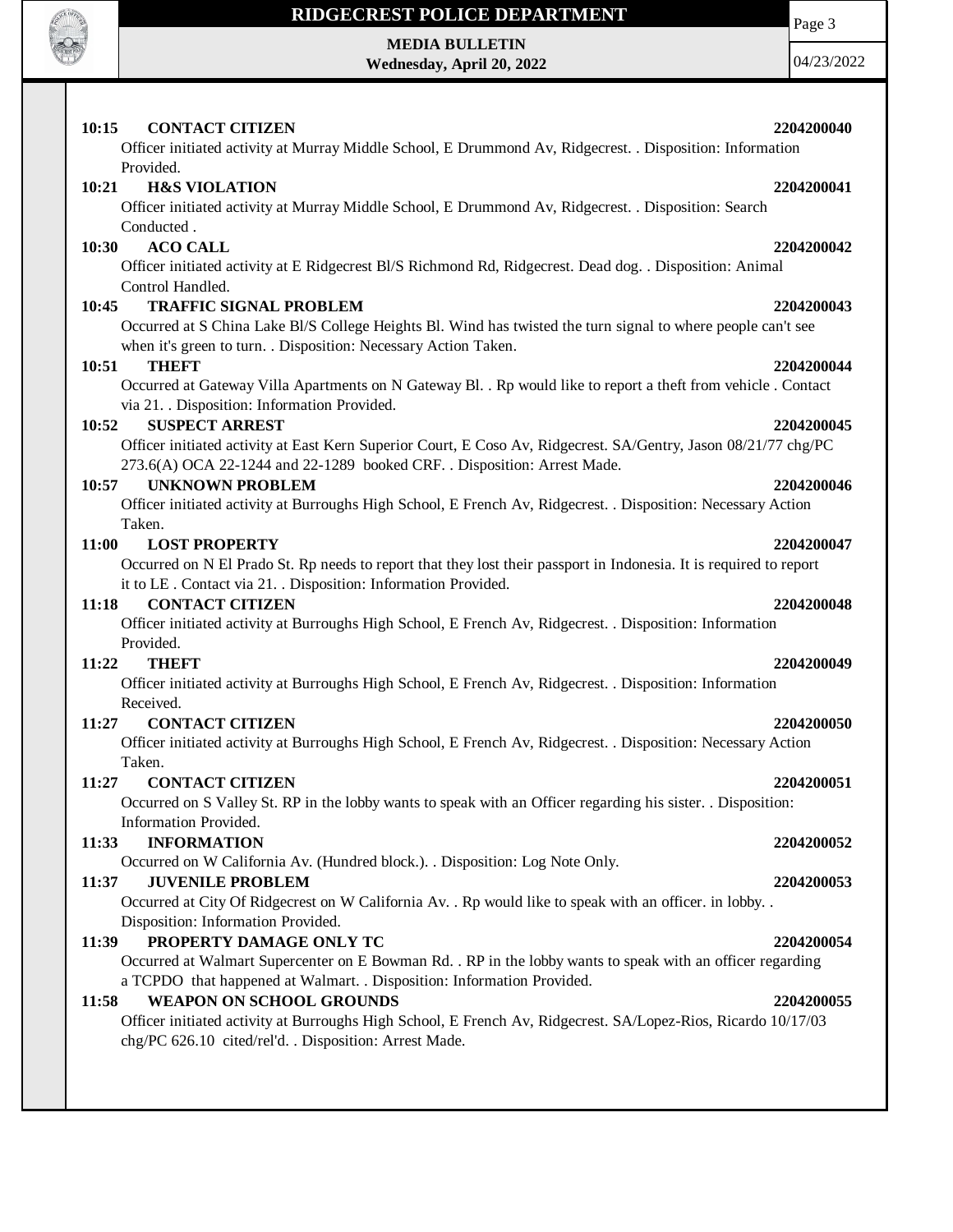

Page 4

**MEDIA BULLETIN Wednesday, April 20, 2022**

| Received.<br>12:40<br><b>CONTACT CITIZEN</b><br>2204200057<br>Officer initiated activity at Burroughs High School, E French Av, Ridgecrest. . Disposition: Information<br>Provided.<br>13:08<br><b>DOMESTIC DISTURBANCE</b><br>2204200058<br>Occurred at N Downs St/W Tamarisk Av. Male/female<br>female walking NB on downs toward sage mart//gray ford expedition following her<br>hfa/blue and white sundress. . Disposition: Unfounded.<br><b>ACO CALL</b><br>2204200059<br>13:12<br>Officer initiated activity at N Sahara Dr, Ridgecrest. Fu on dog bite. . Disposition: Animal Control Handled.<br><b>SPOUSAL ABUSE REPORT</b><br>13:12<br>2204200060<br>Occurred at City Of Ridgecrest on W California Av. . RP in the lobby wants to speak with an Officer. .<br>Disposition: Report Taken.<br><b>INFORMATION RECEIVED</b><br>13:17<br>2204200061<br>Occurred on W Upjohn Av. log entry at this time. . Disposition: Log Note Only.<br>PRISONER TRANSPORT<br>13:24<br>2204200062<br>Occurred at City Of Ridgecrest on W California Av. Disposition: Necessary Action Taken.<br><b>CONTACT CITIZEN</b><br>13:25<br>2204200063<br>Officer initiated activity at Murray Middle School, E Drummond Av, Ridgecrest. Ill student. . Disposition:<br>Counselled.<br>14:15<br><b>VANDALISM REPORT</b><br>2204200064<br>Occurred on W Langley Av. RP requesting an Officer to take another 594 report for the property- it has more<br>damage done<br>22-950 SUPP. . Disposition: Report Taken.<br><b>TRAFFIC DETAIL</b><br>14:16<br>2204200065<br>Officer initiated activity at E Drummond Av, Ridgecrest. (Hundred block.) school zones enforcement. .<br>Disposition: Necessary Action Taken.<br><b>TRAFFIC STOP</b><br>14:20<br>2204200066<br>Officer initiated activity at E Drummond Av/E French Av, Ridgecrest. . Disposition: Warning (Cite/Verbal).<br><b>TRAFFIC STOP</b><br>14:29<br>2204200067<br>Officer initiated activity at Little Caesar's, N China Lake Bl, Ridgecrest. . Disposition: Citation.<br><b>ACO CALL</b><br>14:35<br>2204200068<br>Officer initiated activity at S Norma St, Ridgecrest. . Disposition: Animal Control Handled.<br><b>TRAFFIC STOP</b><br>14:43<br>2204200069<br>Officer initiated activity at Stater Brothers #109, N China Lake Bl, Ridgecrest. . Disposition: Citation.<br>14:47<br><b>SUSPICIOUS VEHICLE</b><br>2204200070<br>Occurred on W Bennett Av. Cellular E911 Call: Service Class: W911 RP states she saw a white midsized sedan<br>drive by, possibly an occupant shooting a large barrel black gun out of vehicle window. Veh occupied by a<br>female Israeli/Kenyan male/and two other BMA's. . Disposition: Unable To Locate.<br><b>TRAFFIC STOP</b><br>14:48<br>2204200071<br>Officer initiated activity at E Ridgecrest Bl, Ridgecrest. (Hundred block.). Disposition: Warning (Cite/Verbal). | 12:39<br><b>HAZARDOUS CONDITION</b><br>Occurred at W Vicki Av/N Downs St. Rp states there is a kite in the electric wires. . Disposition: Information | 2204200056 |
|--------------------------------------------------------------------------------------------------------------------------------------------------------------------------------------------------------------------------------------------------------------------------------------------------------------------------------------------------------------------------------------------------------------------------------------------------------------------------------------------------------------------------------------------------------------------------------------------------------------------------------------------------------------------------------------------------------------------------------------------------------------------------------------------------------------------------------------------------------------------------------------------------------------------------------------------------------------------------------------------------------------------------------------------------------------------------------------------------------------------------------------------------------------------------------------------------------------------------------------------------------------------------------------------------------------------------------------------------------------------------------------------------------------------------------------------------------------------------------------------------------------------------------------------------------------------------------------------------------------------------------------------------------------------------------------------------------------------------------------------------------------------------------------------------------------------------------------------------------------------------------------------------------------------------------------------------------------------------------------------------------------------------------------------------------------------------------------------------------------------------------------------------------------------------------------------------------------------------------------------------------------------------------------------------------------------------------------------------------------------------------------------------------------------------------------------------------------------------------------------------------------------------------------------------------------------------------------------------------------------------------------------------------------------------------------------------------------------------------------------------------------------------------------------------------------------------------------------------------------|-------------------------------------------------------------------------------------------------------------------------------------------------------|------------|
|                                                                                                                                                                                                                                                                                                                                                                                                                                                                                                                                                                                                                                                                                                                                                                                                                                                                                                                                                                                                                                                                                                                                                                                                                                                                                                                                                                                                                                                                                                                                                                                                                                                                                                                                                                                                                                                                                                                                                                                                                                                                                                                                                                                                                                                                                                                                                                                                                                                                                                                                                                                                                                                                                                                                                                                                                                                              |                                                                                                                                                       |            |
|                                                                                                                                                                                                                                                                                                                                                                                                                                                                                                                                                                                                                                                                                                                                                                                                                                                                                                                                                                                                                                                                                                                                                                                                                                                                                                                                                                                                                                                                                                                                                                                                                                                                                                                                                                                                                                                                                                                                                                                                                                                                                                                                                                                                                                                                                                                                                                                                                                                                                                                                                                                                                                                                                                                                                                                                                                                              |                                                                                                                                                       |            |
|                                                                                                                                                                                                                                                                                                                                                                                                                                                                                                                                                                                                                                                                                                                                                                                                                                                                                                                                                                                                                                                                                                                                                                                                                                                                                                                                                                                                                                                                                                                                                                                                                                                                                                                                                                                                                                                                                                                                                                                                                                                                                                                                                                                                                                                                                                                                                                                                                                                                                                                                                                                                                                                                                                                                                                                                                                                              |                                                                                                                                                       |            |
|                                                                                                                                                                                                                                                                                                                                                                                                                                                                                                                                                                                                                                                                                                                                                                                                                                                                                                                                                                                                                                                                                                                                                                                                                                                                                                                                                                                                                                                                                                                                                                                                                                                                                                                                                                                                                                                                                                                                                                                                                                                                                                                                                                                                                                                                                                                                                                                                                                                                                                                                                                                                                                                                                                                                                                                                                                                              |                                                                                                                                                       |            |
|                                                                                                                                                                                                                                                                                                                                                                                                                                                                                                                                                                                                                                                                                                                                                                                                                                                                                                                                                                                                                                                                                                                                                                                                                                                                                                                                                                                                                                                                                                                                                                                                                                                                                                                                                                                                                                                                                                                                                                                                                                                                                                                                                                                                                                                                                                                                                                                                                                                                                                                                                                                                                                                                                                                                                                                                                                                              |                                                                                                                                                       |            |
|                                                                                                                                                                                                                                                                                                                                                                                                                                                                                                                                                                                                                                                                                                                                                                                                                                                                                                                                                                                                                                                                                                                                                                                                                                                                                                                                                                                                                                                                                                                                                                                                                                                                                                                                                                                                                                                                                                                                                                                                                                                                                                                                                                                                                                                                                                                                                                                                                                                                                                                                                                                                                                                                                                                                                                                                                                                              |                                                                                                                                                       |            |
|                                                                                                                                                                                                                                                                                                                                                                                                                                                                                                                                                                                                                                                                                                                                                                                                                                                                                                                                                                                                                                                                                                                                                                                                                                                                                                                                                                                                                                                                                                                                                                                                                                                                                                                                                                                                                                                                                                                                                                                                                                                                                                                                                                                                                                                                                                                                                                                                                                                                                                                                                                                                                                                                                                                                                                                                                                                              |                                                                                                                                                       |            |
|                                                                                                                                                                                                                                                                                                                                                                                                                                                                                                                                                                                                                                                                                                                                                                                                                                                                                                                                                                                                                                                                                                                                                                                                                                                                                                                                                                                                                                                                                                                                                                                                                                                                                                                                                                                                                                                                                                                                                                                                                                                                                                                                                                                                                                                                                                                                                                                                                                                                                                                                                                                                                                                                                                                                                                                                                                                              |                                                                                                                                                       |            |
|                                                                                                                                                                                                                                                                                                                                                                                                                                                                                                                                                                                                                                                                                                                                                                                                                                                                                                                                                                                                                                                                                                                                                                                                                                                                                                                                                                                                                                                                                                                                                                                                                                                                                                                                                                                                                                                                                                                                                                                                                                                                                                                                                                                                                                                                                                                                                                                                                                                                                                                                                                                                                                                                                                                                                                                                                                                              |                                                                                                                                                       |            |
|                                                                                                                                                                                                                                                                                                                                                                                                                                                                                                                                                                                                                                                                                                                                                                                                                                                                                                                                                                                                                                                                                                                                                                                                                                                                                                                                                                                                                                                                                                                                                                                                                                                                                                                                                                                                                                                                                                                                                                                                                                                                                                                                                                                                                                                                                                                                                                                                                                                                                                                                                                                                                                                                                                                                                                                                                                                              |                                                                                                                                                       |            |
|                                                                                                                                                                                                                                                                                                                                                                                                                                                                                                                                                                                                                                                                                                                                                                                                                                                                                                                                                                                                                                                                                                                                                                                                                                                                                                                                                                                                                                                                                                                                                                                                                                                                                                                                                                                                                                                                                                                                                                                                                                                                                                                                                                                                                                                                                                                                                                                                                                                                                                                                                                                                                                                                                                                                                                                                                                                              |                                                                                                                                                       |            |
|                                                                                                                                                                                                                                                                                                                                                                                                                                                                                                                                                                                                                                                                                                                                                                                                                                                                                                                                                                                                                                                                                                                                                                                                                                                                                                                                                                                                                                                                                                                                                                                                                                                                                                                                                                                                                                                                                                                                                                                                                                                                                                                                                                                                                                                                                                                                                                                                                                                                                                                                                                                                                                                                                                                                                                                                                                                              |                                                                                                                                                       |            |
|                                                                                                                                                                                                                                                                                                                                                                                                                                                                                                                                                                                                                                                                                                                                                                                                                                                                                                                                                                                                                                                                                                                                                                                                                                                                                                                                                                                                                                                                                                                                                                                                                                                                                                                                                                                                                                                                                                                                                                                                                                                                                                                                                                                                                                                                                                                                                                                                                                                                                                                                                                                                                                                                                                                                                                                                                                                              |                                                                                                                                                       |            |
|                                                                                                                                                                                                                                                                                                                                                                                                                                                                                                                                                                                                                                                                                                                                                                                                                                                                                                                                                                                                                                                                                                                                                                                                                                                                                                                                                                                                                                                                                                                                                                                                                                                                                                                                                                                                                                                                                                                                                                                                                                                                                                                                                                                                                                                                                                                                                                                                                                                                                                                                                                                                                                                                                                                                                                                                                                                              |                                                                                                                                                       |            |
|                                                                                                                                                                                                                                                                                                                                                                                                                                                                                                                                                                                                                                                                                                                                                                                                                                                                                                                                                                                                                                                                                                                                                                                                                                                                                                                                                                                                                                                                                                                                                                                                                                                                                                                                                                                                                                                                                                                                                                                                                                                                                                                                                                                                                                                                                                                                                                                                                                                                                                                                                                                                                                                                                                                                                                                                                                                              |                                                                                                                                                       |            |
|                                                                                                                                                                                                                                                                                                                                                                                                                                                                                                                                                                                                                                                                                                                                                                                                                                                                                                                                                                                                                                                                                                                                                                                                                                                                                                                                                                                                                                                                                                                                                                                                                                                                                                                                                                                                                                                                                                                                                                                                                                                                                                                                                                                                                                                                                                                                                                                                                                                                                                                                                                                                                                                                                                                                                                                                                                                              |                                                                                                                                                       |            |
|                                                                                                                                                                                                                                                                                                                                                                                                                                                                                                                                                                                                                                                                                                                                                                                                                                                                                                                                                                                                                                                                                                                                                                                                                                                                                                                                                                                                                                                                                                                                                                                                                                                                                                                                                                                                                                                                                                                                                                                                                                                                                                                                                                                                                                                                                                                                                                                                                                                                                                                                                                                                                                                                                                                                                                                                                                                              |                                                                                                                                                       |            |
|                                                                                                                                                                                                                                                                                                                                                                                                                                                                                                                                                                                                                                                                                                                                                                                                                                                                                                                                                                                                                                                                                                                                                                                                                                                                                                                                                                                                                                                                                                                                                                                                                                                                                                                                                                                                                                                                                                                                                                                                                                                                                                                                                                                                                                                                                                                                                                                                                                                                                                                                                                                                                                                                                                                                                                                                                                                              |                                                                                                                                                       |            |
|                                                                                                                                                                                                                                                                                                                                                                                                                                                                                                                                                                                                                                                                                                                                                                                                                                                                                                                                                                                                                                                                                                                                                                                                                                                                                                                                                                                                                                                                                                                                                                                                                                                                                                                                                                                                                                                                                                                                                                                                                                                                                                                                                                                                                                                                                                                                                                                                                                                                                                                                                                                                                                                                                                                                                                                                                                                              |                                                                                                                                                       |            |
|                                                                                                                                                                                                                                                                                                                                                                                                                                                                                                                                                                                                                                                                                                                                                                                                                                                                                                                                                                                                                                                                                                                                                                                                                                                                                                                                                                                                                                                                                                                                                                                                                                                                                                                                                                                                                                                                                                                                                                                                                                                                                                                                                                                                                                                                                                                                                                                                                                                                                                                                                                                                                                                                                                                                                                                                                                                              |                                                                                                                                                       |            |
|                                                                                                                                                                                                                                                                                                                                                                                                                                                                                                                                                                                                                                                                                                                                                                                                                                                                                                                                                                                                                                                                                                                                                                                                                                                                                                                                                                                                                                                                                                                                                                                                                                                                                                                                                                                                                                                                                                                                                                                                                                                                                                                                                                                                                                                                                                                                                                                                                                                                                                                                                                                                                                                                                                                                                                                                                                                              |                                                                                                                                                       |            |
|                                                                                                                                                                                                                                                                                                                                                                                                                                                                                                                                                                                                                                                                                                                                                                                                                                                                                                                                                                                                                                                                                                                                                                                                                                                                                                                                                                                                                                                                                                                                                                                                                                                                                                                                                                                                                                                                                                                                                                                                                                                                                                                                                                                                                                                                                                                                                                                                                                                                                                                                                                                                                                                                                                                                                                                                                                                              |                                                                                                                                                       |            |
|                                                                                                                                                                                                                                                                                                                                                                                                                                                                                                                                                                                                                                                                                                                                                                                                                                                                                                                                                                                                                                                                                                                                                                                                                                                                                                                                                                                                                                                                                                                                                                                                                                                                                                                                                                                                                                                                                                                                                                                                                                                                                                                                                                                                                                                                                                                                                                                                                                                                                                                                                                                                                                                                                                                                                                                                                                                              |                                                                                                                                                       |            |
|                                                                                                                                                                                                                                                                                                                                                                                                                                                                                                                                                                                                                                                                                                                                                                                                                                                                                                                                                                                                                                                                                                                                                                                                                                                                                                                                                                                                                                                                                                                                                                                                                                                                                                                                                                                                                                                                                                                                                                                                                                                                                                                                                                                                                                                                                                                                                                                                                                                                                                                                                                                                                                                                                                                                                                                                                                                              |                                                                                                                                                       |            |
|                                                                                                                                                                                                                                                                                                                                                                                                                                                                                                                                                                                                                                                                                                                                                                                                                                                                                                                                                                                                                                                                                                                                                                                                                                                                                                                                                                                                                                                                                                                                                                                                                                                                                                                                                                                                                                                                                                                                                                                                                                                                                                                                                                                                                                                                                                                                                                                                                                                                                                                                                                                                                                                                                                                                                                                                                                                              |                                                                                                                                                       |            |
|                                                                                                                                                                                                                                                                                                                                                                                                                                                                                                                                                                                                                                                                                                                                                                                                                                                                                                                                                                                                                                                                                                                                                                                                                                                                                                                                                                                                                                                                                                                                                                                                                                                                                                                                                                                                                                                                                                                                                                                                                                                                                                                                                                                                                                                                                                                                                                                                                                                                                                                                                                                                                                                                                                                                                                                                                                                              |                                                                                                                                                       |            |
|                                                                                                                                                                                                                                                                                                                                                                                                                                                                                                                                                                                                                                                                                                                                                                                                                                                                                                                                                                                                                                                                                                                                                                                                                                                                                                                                                                                                                                                                                                                                                                                                                                                                                                                                                                                                                                                                                                                                                                                                                                                                                                                                                                                                                                                                                                                                                                                                                                                                                                                                                                                                                                                                                                                                                                                                                                                              |                                                                                                                                                       |            |
|                                                                                                                                                                                                                                                                                                                                                                                                                                                                                                                                                                                                                                                                                                                                                                                                                                                                                                                                                                                                                                                                                                                                                                                                                                                                                                                                                                                                                                                                                                                                                                                                                                                                                                                                                                                                                                                                                                                                                                                                                                                                                                                                                                                                                                                                                                                                                                                                                                                                                                                                                                                                                                                                                                                                                                                                                                                              |                                                                                                                                                       |            |
|                                                                                                                                                                                                                                                                                                                                                                                                                                                                                                                                                                                                                                                                                                                                                                                                                                                                                                                                                                                                                                                                                                                                                                                                                                                                                                                                                                                                                                                                                                                                                                                                                                                                                                                                                                                                                                                                                                                                                                                                                                                                                                                                                                                                                                                                                                                                                                                                                                                                                                                                                                                                                                                                                                                                                                                                                                                              |                                                                                                                                                       |            |
|                                                                                                                                                                                                                                                                                                                                                                                                                                                                                                                                                                                                                                                                                                                                                                                                                                                                                                                                                                                                                                                                                                                                                                                                                                                                                                                                                                                                                                                                                                                                                                                                                                                                                                                                                                                                                                                                                                                                                                                                                                                                                                                                                                                                                                                                                                                                                                                                                                                                                                                                                                                                                                                                                                                                                                                                                                                              |                                                                                                                                                       |            |
|                                                                                                                                                                                                                                                                                                                                                                                                                                                                                                                                                                                                                                                                                                                                                                                                                                                                                                                                                                                                                                                                                                                                                                                                                                                                                                                                                                                                                                                                                                                                                                                                                                                                                                                                                                                                                                                                                                                                                                                                                                                                                                                                                                                                                                                                                                                                                                                                                                                                                                                                                                                                                                                                                                                                                                                                                                                              |                                                                                                                                                       |            |
|                                                                                                                                                                                                                                                                                                                                                                                                                                                                                                                                                                                                                                                                                                                                                                                                                                                                                                                                                                                                                                                                                                                                                                                                                                                                                                                                                                                                                                                                                                                                                                                                                                                                                                                                                                                                                                                                                                                                                                                                                                                                                                                                                                                                                                                                                                                                                                                                                                                                                                                                                                                                                                                                                                                                                                                                                                                              |                                                                                                                                                       |            |
|                                                                                                                                                                                                                                                                                                                                                                                                                                                                                                                                                                                                                                                                                                                                                                                                                                                                                                                                                                                                                                                                                                                                                                                                                                                                                                                                                                                                                                                                                                                                                                                                                                                                                                                                                                                                                                                                                                                                                                                                                                                                                                                                                                                                                                                                                                                                                                                                                                                                                                                                                                                                                                                                                                                                                                                                                                                              |                                                                                                                                                       |            |
|                                                                                                                                                                                                                                                                                                                                                                                                                                                                                                                                                                                                                                                                                                                                                                                                                                                                                                                                                                                                                                                                                                                                                                                                                                                                                                                                                                                                                                                                                                                                                                                                                                                                                                                                                                                                                                                                                                                                                                                                                                                                                                                                                                                                                                                                                                                                                                                                                                                                                                                                                                                                                                                                                                                                                                                                                                                              |                                                                                                                                                       |            |
|                                                                                                                                                                                                                                                                                                                                                                                                                                                                                                                                                                                                                                                                                                                                                                                                                                                                                                                                                                                                                                                                                                                                                                                                                                                                                                                                                                                                                                                                                                                                                                                                                                                                                                                                                                                                                                                                                                                                                                                                                                                                                                                                                                                                                                                                                                                                                                                                                                                                                                                                                                                                                                                                                                                                                                                                                                                              |                                                                                                                                                       |            |
|                                                                                                                                                                                                                                                                                                                                                                                                                                                                                                                                                                                                                                                                                                                                                                                                                                                                                                                                                                                                                                                                                                                                                                                                                                                                                                                                                                                                                                                                                                                                                                                                                                                                                                                                                                                                                                                                                                                                                                                                                                                                                                                                                                                                                                                                                                                                                                                                                                                                                                                                                                                                                                                                                                                                                                                                                                                              |                                                                                                                                                       |            |
|                                                                                                                                                                                                                                                                                                                                                                                                                                                                                                                                                                                                                                                                                                                                                                                                                                                                                                                                                                                                                                                                                                                                                                                                                                                                                                                                                                                                                                                                                                                                                                                                                                                                                                                                                                                                                                                                                                                                                                                                                                                                                                                                                                                                                                                                                                                                                                                                                                                                                                                                                                                                                                                                                                                                                                                                                                                              |                                                                                                                                                       |            |
|                                                                                                                                                                                                                                                                                                                                                                                                                                                                                                                                                                                                                                                                                                                                                                                                                                                                                                                                                                                                                                                                                                                                                                                                                                                                                                                                                                                                                                                                                                                                                                                                                                                                                                                                                                                                                                                                                                                                                                                                                                                                                                                                                                                                                                                                                                                                                                                                                                                                                                                                                                                                                                                                                                                                                                                                                                                              |                                                                                                                                                       |            |
|                                                                                                                                                                                                                                                                                                                                                                                                                                                                                                                                                                                                                                                                                                                                                                                                                                                                                                                                                                                                                                                                                                                                                                                                                                                                                                                                                                                                                                                                                                                                                                                                                                                                                                                                                                                                                                                                                                                                                                                                                                                                                                                                                                                                                                                                                                                                                                                                                                                                                                                                                                                                                                                                                                                                                                                                                                                              |                                                                                                                                                       |            |
|                                                                                                                                                                                                                                                                                                                                                                                                                                                                                                                                                                                                                                                                                                                                                                                                                                                                                                                                                                                                                                                                                                                                                                                                                                                                                                                                                                                                                                                                                                                                                                                                                                                                                                                                                                                                                                                                                                                                                                                                                                                                                                                                                                                                                                                                                                                                                                                                                                                                                                                                                                                                                                                                                                                                                                                                                                                              |                                                                                                                                                       |            |
|                                                                                                                                                                                                                                                                                                                                                                                                                                                                                                                                                                                                                                                                                                                                                                                                                                                                                                                                                                                                                                                                                                                                                                                                                                                                                                                                                                                                                                                                                                                                                                                                                                                                                                                                                                                                                                                                                                                                                                                                                                                                                                                                                                                                                                                                                                                                                                                                                                                                                                                                                                                                                                                                                                                                                                                                                                                              |                                                                                                                                                       |            |
|                                                                                                                                                                                                                                                                                                                                                                                                                                                                                                                                                                                                                                                                                                                                                                                                                                                                                                                                                                                                                                                                                                                                                                                                                                                                                                                                                                                                                                                                                                                                                                                                                                                                                                                                                                                                                                                                                                                                                                                                                                                                                                                                                                                                                                                                                                                                                                                                                                                                                                                                                                                                                                                                                                                                                                                                                                                              | <b>ACO CALL</b><br>14:50                                                                                                                              | 2204200072 |
| Officer initiated activity at W Ward Av, Ridgecrest. Loose dog Cited Nellie Wright leash law. . Disposition:                                                                                                                                                                                                                                                                                                                                                                                                                                                                                                                                                                                                                                                                                                                                                                                                                                                                                                                                                                                                                                                                                                                                                                                                                                                                                                                                                                                                                                                                                                                                                                                                                                                                                                                                                                                                                                                                                                                                                                                                                                                                                                                                                                                                                                                                                                                                                                                                                                                                                                                                                                                                                                                                                                                                                 |                                                                                                                                                       |            |
| Animal Control Handled.                                                                                                                                                                                                                                                                                                                                                                                                                                                                                                                                                                                                                                                                                                                                                                                                                                                                                                                                                                                                                                                                                                                                                                                                                                                                                                                                                                                                                                                                                                                                                                                                                                                                                                                                                                                                                                                                                                                                                                                                                                                                                                                                                                                                                                                                                                                                                                                                                                                                                                                                                                                                                                                                                                                                                                                                                                      |                                                                                                                                                       |            |
|                                                                                                                                                                                                                                                                                                                                                                                                                                                                                                                                                                                                                                                                                                                                                                                                                                                                                                                                                                                                                                                                                                                                                                                                                                                                                                                                                                                                                                                                                                                                                                                                                                                                                                                                                                                                                                                                                                                                                                                                                                                                                                                                                                                                                                                                                                                                                                                                                                                                                                                                                                                                                                                                                                                                                                                                                                                              |                                                                                                                                                       |            |
|                                                                                                                                                                                                                                                                                                                                                                                                                                                                                                                                                                                                                                                                                                                                                                                                                                                                                                                                                                                                                                                                                                                                                                                                                                                                                                                                                                                                                                                                                                                                                                                                                                                                                                                                                                                                                                                                                                                                                                                                                                                                                                                                                                                                                                                                                                                                                                                                                                                                                                                                                                                                                                                                                                                                                                                                                                                              |                                                                                                                                                       |            |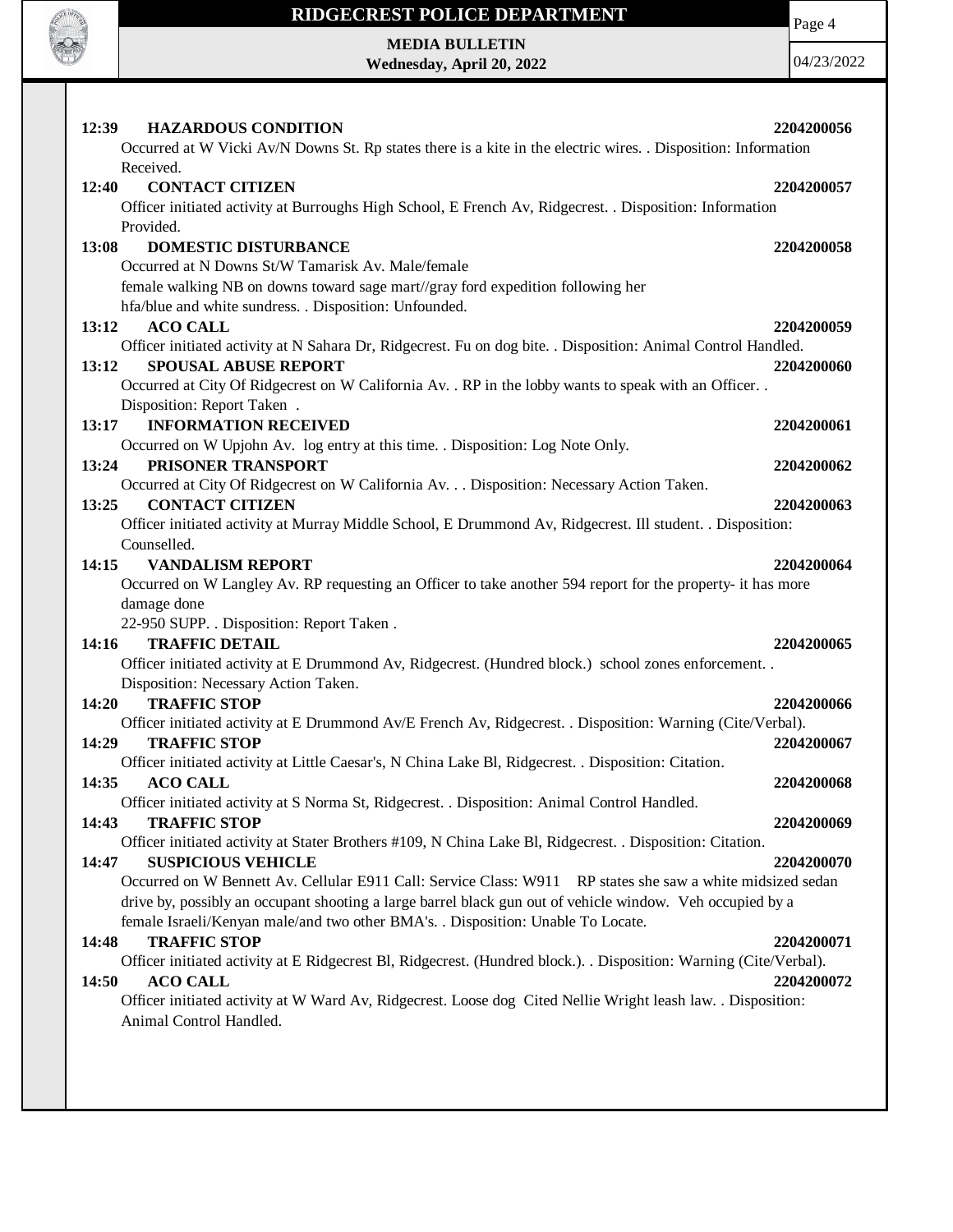

**MEDIA BULLETIN Wednesday, April 20, 2022** Page 5

| <b>UNLICENSED DRIVER</b><br>14:54                                                                                                                                                                                                                                                                                               | 2204200073               |
|---------------------------------------------------------------------------------------------------------------------------------------------------------------------------------------------------------------------------------------------------------------------------------------------------------------------------------|--------------------------|
| Officer initiated activity at E Drummond Av, Ridgecrest. (Hundred block.) SA/Ruiz, Celena Joe 12/09/95<br>Chg/12500(a) VC Cited/rel'd at scene. . Disposition: Arrest Made.                                                                                                                                                     |                          |
| <b>CONTACT CITIZEN</b><br>15:25<br>Occurred on S Porter St. Cellular E911 Call: Service Class: W911 RP in blk shirt/pink-white shorts will wait ifo<br>residence to speak to officer about her list of grievances. . Disposition: Necessary Action Taken.                                                                       | 2204200074               |
| <b>ATTEMPT TO CONTACT</b><br>15:27<br>Officer initiated activity at N Kimberly Ln, Ridgecrest. See 0070. . Disposition: Duplicate Call Entered.                                                                                                                                                                                 | 2204200075               |
| <b>ABANDONED VEHICLE</b><br>15:30<br>Occurred on N Palm Dr. (Hundred block.) vehicle appears abandoned, smashed windshield, no plate. .                                                                                                                                                                                         | 2204200076               |
| Disposition: Unable To Locate.<br><b>DISTURBANCE - VERBAL</b><br>15:35<br>Occurred at Walmart Supercenter on E Bowman Rd. . Cellular E911 Call: Service Class: W911<br>415 verbal older white couple ifo of pharmacy entrance WFA/WMA / 5 YR OLD BMJ<br>Couple uncooperative with staff. . Disposition: Necessary Action Taken. | 2204200077               |
| 911 WIRELESS CALL<br>15:39<br>Occurred on S Porter St. Cellular E911 Call: Service Class: W911 RP again requesting to speak to officer at her<br>residence. 0074. . Disposition: Duplicate Call Entered.                                                                                                                        | 2204200078               |
| 15:57<br>PRIVATE PROPERTY TC<br>Occurred at Gateway Elementary School on S Gateway Bl. . Cellular E911 Call: silver Suburban and silver<br>Dodge SUV<br>Service Class: WPH2. . Disposition: Necessary Action Taken.                                                                                                             | 2204200079               |
| <b>MISC COUNTER CALL</b><br>16:14<br>Occurred at City Of Ridgecrest on W California Av. . Male mumbling, difficult to understand what assistance<br>he needs. Wants officers to handle his personal errands. . Disposition: Information Provided.                                                                               | 2204200080               |
| <b>MISC COUNTER CALL</b><br>16:14<br>Occurred at City Of Ridgecrest on W California Av. . RP in the lobby says he needs help getting into his car.<br>See 0080. . Disposition: Duplicate Call Entered.                                                                                                                          | 2204200081               |
| 911 WIRELESS CALL<br>16:31<br>Occurred at City Of Ridgecrest on W California Av. . Cellular E911 Call: Service Class: W911 Abandoned line. .<br>Disposition: Log Note Only.                                                                                                                                                     | 2204200082               |
| <b>HARASSMENT</b><br>16:34<br>Occurred on W Kathy Av. RP in the lobby to speak with an Officer. . Disposition: Information Provided.<br>16:36<br>911 WIRELESS CALL<br>Occurred at City Of Ridgecrest on W California Av. . Cellular E911Call: Service Class: W911 Abandoned line. .                                             | 2204200083<br>2204200084 |
| Disposition: Necessary Action Taken.<br><b>JUVENILE PROBLEM</b><br>16:37<br>Occurred at Leroy Jackson Park on E Coso Av/E Las Flores Av. . A group of juv have climbed on top of the<br>roof of the restrooms. . Disposition: Unable To Locate.                                                                                 | 2204200085               |
| <b>WELFARE CHECK</b><br>17:06<br>Occurred on N Sierra Vista St. Cellular E911 Call: Service Class: WPH2 RP requests welfare ck on friend. Has<br>not been able to reach her for days. . Disposition: Negative Contact.                                                                                                          | 2204200086               |
| <b>MEDICAL AID</b><br>17:09<br>Occurred on W Drummond Av. Cellular E911 Call: Service Class: W911 Med Aid. . Disposition: Referred To<br>Other Agency.                                                                                                                                                                          | 2204200087               |
| <b>MALICIOUS MISCHIEF</b><br>17:10<br>Occurred on W Haloid Av. (Hundred block.)<br>2 bmj's ages 7-9 tearing up community garden. Spoke to adult working the garden, with the two juvs<br>Disposition: Unfounded.                                                                                                                | 2204200088               |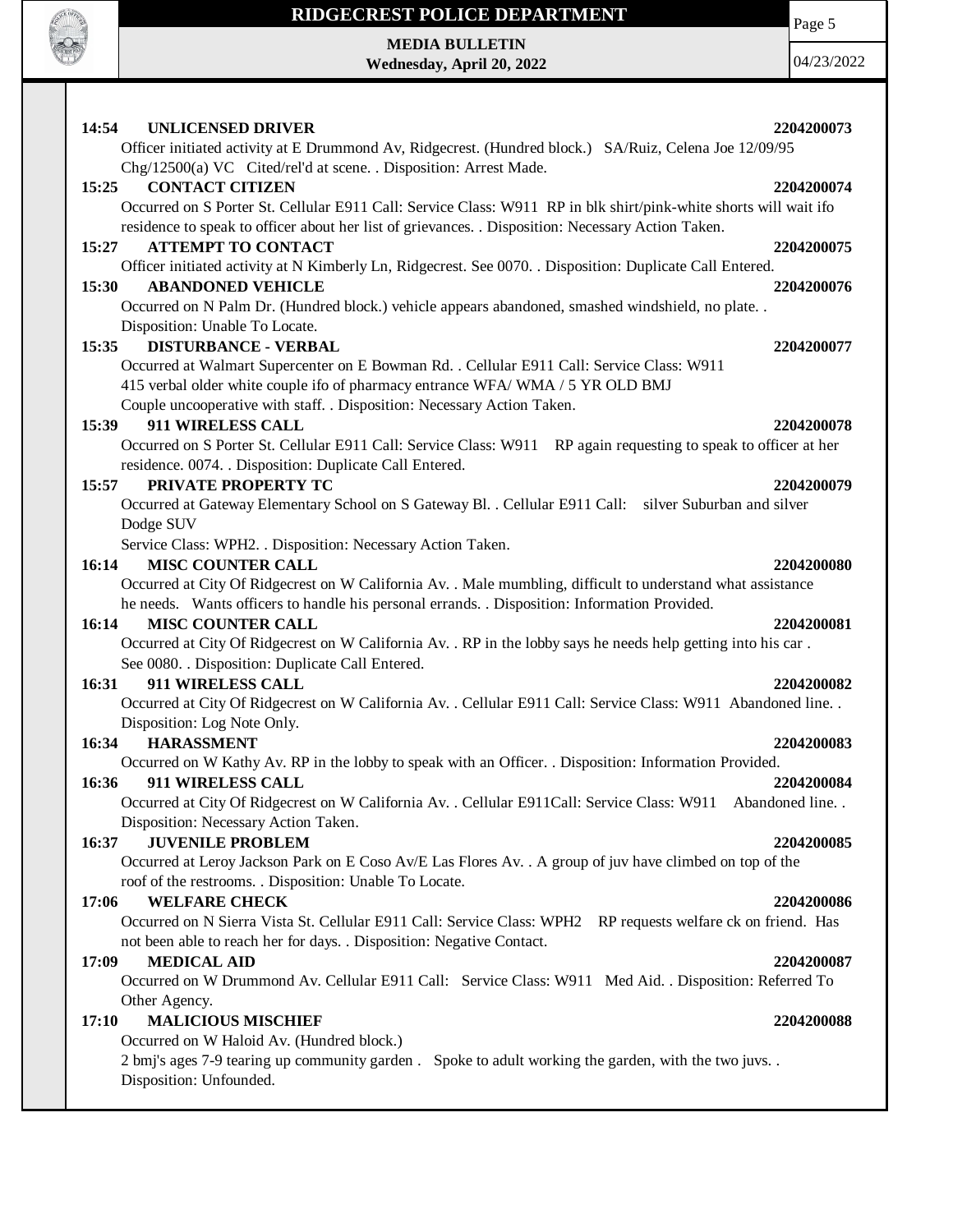

# **MEDIA BULLETIN**

**Wednesday, April 20, 2022**

Page 6

| <b>DISTURBANCE - VERBAL</b><br>17:17                                                                             | 2204200089    |
|------------------------------------------------------------------------------------------------------------------|---------------|
| Occurred on W Perdew Av. Verbal dispute between subjects over child custody. . Disposition: Necessary            |               |
| Action Taken.                                                                                                    |               |
| <b>SHOPLIFTING</b><br>17:20                                                                                      | 2204200090    |
| Occurred at Stater Brothers #109 on N China Lake Bl. . WFA/35/reddish hair/blk shirt/shorts getting into whi or  |               |
| silver Mitsubishi. Stole very expensive item, which was recovered. Possibly left with other stolen items in      |               |
| her purse. . Disposition: Necessary Action Taken.                                                                |               |
| <b>MISUSE OF 9-1-1</b><br>17:24                                                                                  | 2204200091    |
| Occurred on W Robertson Av. Cellular E911 Call: Service Class: WPH2<br>RP calling twice because he needs a       |               |
| locksmith. . Disposition: Necessary Action Taken.                                                                |               |
| <b>WELFARE CHECK</b><br>17:31                                                                                    | 2204200092    |
| Occurred on S Lincoln St. RP requests welfare check of adult sister. Unable to reach her mobile or home phone    |               |
| since yesterday. . Disposition: Necessary Action Taken.                                                          |               |
| <b>MEDICAL AID</b><br>17:47                                                                                      | 2204200093    |
| Occurred on W Reeves Av. Cellular E911 Call: Service Class: W911 Med Aid. . Disposition: Referred To Other       |               |
| Agency.<br>18:04<br>911 WIRELESS CALL                                                                            | 2204200094    |
| Occurred at City Of Ridgecrest on W California Av. . Cellular E911 Call: Service Class: WPH2                     | Woman stating |
| accidental dial. . Disposition: Log Note Only.                                                                   |               |
| <b>TERRORIST THREATS REPORT</b><br>18:53                                                                         | 2204200096    |
| Occurred at City Of Ridgecrest on W California Av. . Call RP at regarding threats. . Disposition: Referred To    |               |
| Other Agency.                                                                                                    |               |
| <b>JUVENILE PROBLEM</b><br>18:57                                                                                 | 2204200097    |
| Occurred on W Upjohn Av. (Hundred block.) 2 BMJ's 7-9 trespass and harass RP. . Disposition: Unable To           |               |
| Locate.                                                                                                          |               |
| 19:24<br><b>KEEP THE PEACE</b>                                                                                   | 2204200098    |
| Occurred on S Lilac St. RP waiting to pick up son for court-ordered visitation. . Disposition: Necessary Action  |               |
| Taken.                                                                                                           |               |
| 19:33<br><b>INFORMATION RECEIVED</b>                                                                             | 2204200099    |
| Occurred on W Moyer Av. Misc. . Disposition: Log Note Only.                                                      |               |
| 19:51<br><b>TRAFFIC STOP</b>                                                                                     | 2204200100    |
| Officer initiated activity at E Ridgecrest Bl, Ridgecrest. (Hundred block.). Disposition: Warning (Cite/Verbal). |               |
| <b>RECKLESS VEHICLE</b><br>19:56                                                                                 | 2204200101    |
| Occurred at Howard's Mini Mart on W Upjohn Av. . RP states driver almost ran over RP and his dog. Male           |               |
| driver/female passenger/whi Chevrolet truck extended cab intentionally sped around a car stopped in              |               |
| crosswalk for RP and dog. . Disposition: Unable To Locate.<br><b>CONTACT CITIZEN</b><br>20:00                    |               |
| Occurred on S Lilac St. RP wants to speak to officer re: 0098. Disposition: Negative Contact.                    | 2204200102    |
| 911 WIRELESS CALL<br>20:14                                                                                       | 2204200103    |
| Occurred on S Farragut St. Cellular E911 Call: Service Class: WPH2 Female advising accidental dial               |               |
| Disposition: Log Note Only.                                                                                      |               |
| <b>CONTACT CITIZEN</b><br>20:19                                                                                  | 2204200104    |
| Occurred at City Of Ridgecrest on W California Av. . reported she went to and the current resident threw her     |               |
| belongings outside and told her she was trespassing. RP requests log documentation. Disposition:                 |               |
| Information Received.                                                                                            |               |
| <b>TRAFFIC STOP</b><br>20:30                                                                                     | 2204200105    |
| Officer initiated activity at S Mahan St, Ridgecrest. . Disposition: Warning (Cite/Verbal).                      |               |
|                                                                                                                  |               |
|                                                                                                                  |               |